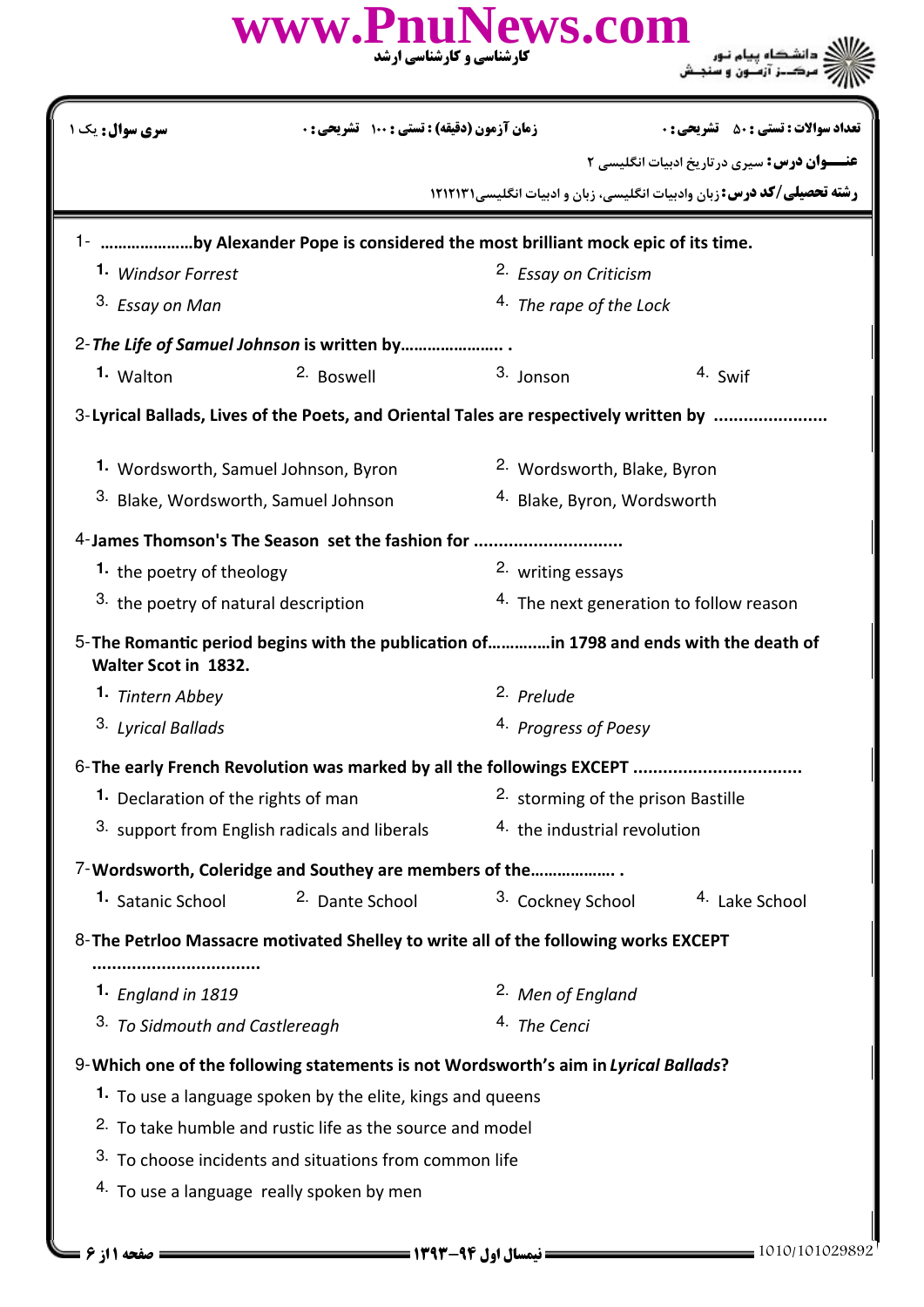|                                                                                 | www.PnuNews.com<br><b>کارشناسی و کارشناسی ارشد</b> |                                                                                                     |  |
|---------------------------------------------------------------------------------|----------------------------------------------------|-----------------------------------------------------------------------------------------------------|--|
| سری سوال: یک ۱                                                                  | زمان آزمون (دقيقه) : تستى : 100 تشريحي : 0         | <b>تعداد سوالات : تستي : 50 ٪ تشريحي : 0</b>                                                        |  |
|                                                                                 |                                                    | <b>عنـــوان درس:</b> سیری درتاریخ ادبیات انگلیسی ۲                                                  |  |
|                                                                                 |                                                    | <b>رشته تحصیلی/کد درس:</b> زبان وادبیات انگلیسی، زبان و ادبیات انگلیسی ۱۲۱۲۱۳۱                      |  |
| 10-Which item is not the principle characteristic of Romantic Poetry?           |                                                    |                                                                                                     |  |
| 1. Restraints and rules                                                         |                                                    | <sup>2.</sup> Individualism                                                                         |  |
| 3. Interest in the supernatural                                                 |                                                    | 4. subjective nature of poetry                                                                      |  |
|                                                                                 |                                                    | 11-In all of the following works Coleridge opened up to poetry the realm of mystry and magic EXCEPT |  |
| <sup>1.</sup> Kubla Khan                                                        |                                                    | 2. La Belle dame sans Merci                                                                         |  |
| 3. The Rime of the Ancient Marriner                                             |                                                    | <sup>4.</sup> Christable                                                                            |  |
|                                                                                 |                                                    |                                                                                                     |  |
| 1. blank verse/ William Cowper                                                  |                                                    | <sup>2.</sup> blank verse/ Thomas Gray                                                              |  |
| 3. heroic couplet/ William Cowper                                               |                                                    | 4. heroic couplet/ Thomas Gray                                                                      |  |
| birth," and that "an eclectic life burns" within the words of its best writers. |                                                    | 13-In hisShelley claimed that the literature of the age "has risen as it were from a new            |  |
| 1. Defense of poetry                                                            |                                                    | 2. Lives of the Poets                                                                               |  |
| <sup>3.</sup> Essay on Criticism                                                |                                                    | <sup>4.</sup> Essay of Dramatic Poesy                                                               |  |
| 14-Shelley's Prometheus Unbound and Byron's Manfred are                         |                                                    |                                                                                                     |  |
| 1. stage dramas                                                                 |                                                    | 2. closet dramas                                                                                    |  |
| 3. regular dramas                                                               |                                                    | 4. comedies of humor                                                                                |  |
|                                                                                 |                                                    | 15-All of the following novels by Jane Austen deal with the subject of getting married except       |  |
| 1. Persuasion                                                                   |                                                    | <sup>2.</sup> Northanger Abbey                                                                      |  |
| 3. Mansfield Park                                                               |                                                    | 4. Pride and Prejudice                                                                              |  |
|                                                                                 |                                                    | 16-All these authors and poets did sympathize with the French Revolution except                     |  |
| 1. Wordsworth                                                                   | <sup>2.</sup> Coleridge                            | 3. Thom Pain<br><sup>4.</sup> Edmund Burke                                                          |  |
| Innocence.                                                                      |                                                    | 17-Blake's to which the poem Tiger belongs, is a counterbalance for his Songs of                    |  |
| 1. The Marriage of Heaven and Hell                                              |                                                    | <sup>2.</sup> Poetical Sketches                                                                     |  |
| 3. The Songs of Experience                                                      |                                                    | <sup>4.</sup> Jerusalem                                                                             |  |
|                                                                                 |                                                    |                                                                                                     |  |
| 1. The Four Zoas                                                                |                                                    | 2. Jerusalem                                                                                        |  |
| 3. Milton                                                                       |                                                    | 4. The Book of Thel                                                                                 |  |
|                                                                                 |                                                    |                                                                                                     |  |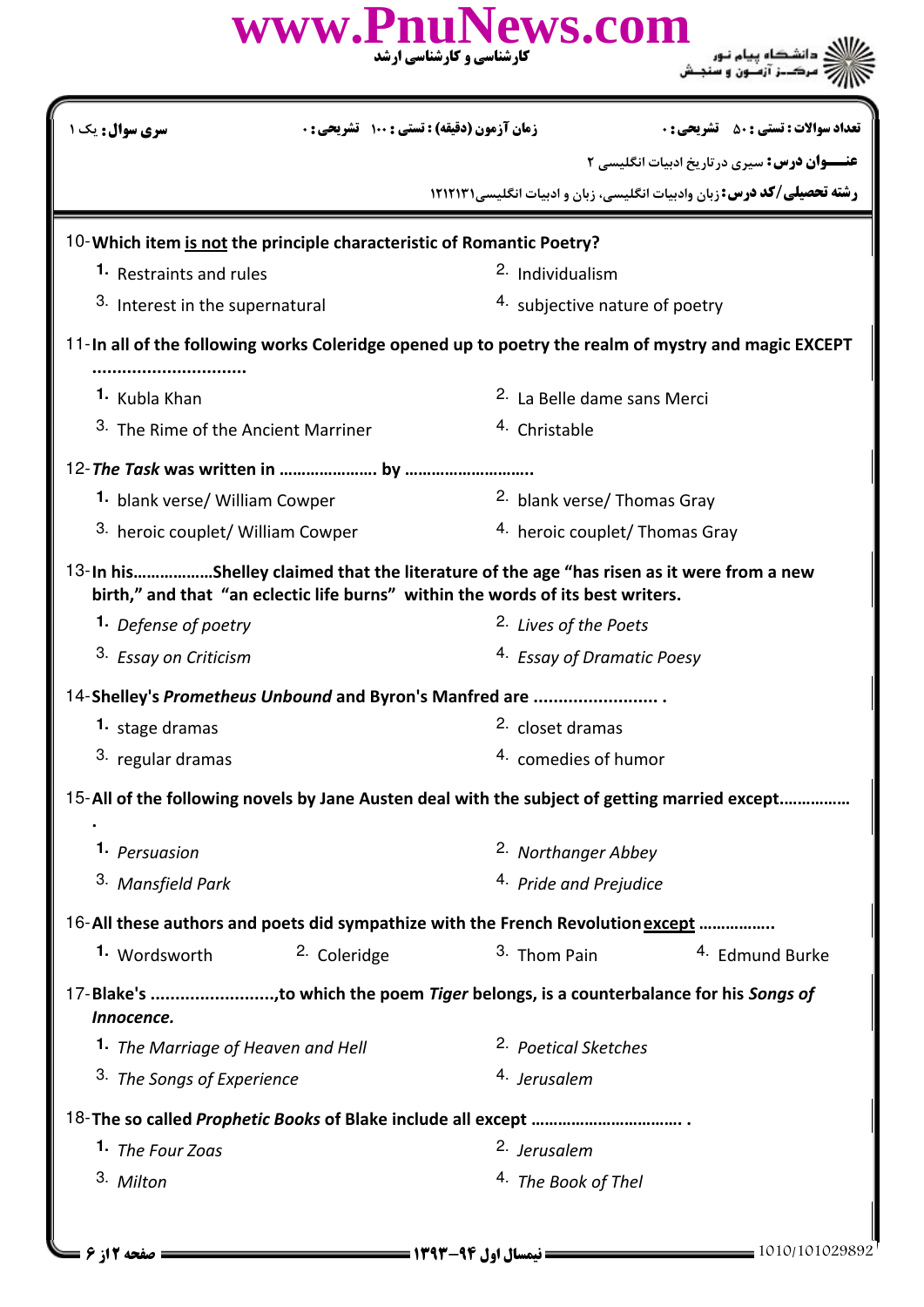|                                                                                                 |                                                   | www.PnuNews.com<br>کارشناسی و کارشناسی ارشد                                                  |                                                                                                    |  |  |
|-------------------------------------------------------------------------------------------------|---------------------------------------------------|----------------------------------------------------------------------------------------------|----------------------------------------------------------------------------------------------------|--|--|
| <b>سری سوال :</b> یک ۱                                                                          | <b>زمان آزمون (دقیقه) : تستی : ۱۰۰ تشریحی : 0</b> |                                                                                              | <b>تعداد سوالات : تستي : 50 ٪ تشريحي : 0</b>                                                       |  |  |
|                                                                                                 |                                                   |                                                                                              | <b>عنـــوان درس:</b> سیری درتاریخ ادبیات انگلیسی ۲                                                 |  |  |
|                                                                                                 |                                                   |                                                                                              | <b>رشته تحصیلی/کد درس: :</b> زبان وادبیات انگلیسی، زبان و ادبیات انگلیسی ۱۲۱۲۱۳۱                   |  |  |
|                                                                                                 |                                                   |                                                                                              |                                                                                                    |  |  |
|                                                                                                 | 1. Coleridge's Ancient Mariner                    |                                                                                              | <sup>2.</sup> Wordsworth's Tintern Abbey                                                           |  |  |
|                                                                                                 | <sup>3.</sup> Wordsworth's Ruined Cottage         |                                                                                              | <sup>4.</sup> Coleridge's Dejection: an Ode                                                        |  |  |
|                                                                                                 |                                                   | 20-Sir Walter Scott is regarded as the founder of the  novel.                                |                                                                                                    |  |  |
| 1. romantic                                                                                     | <sup>2.</sup> historical                          | 3. gothic                                                                                    | 4. modern                                                                                          |  |  |
| 21-Don Juan is  satire against modern civilization.                                             |                                                   |                                                                                              |                                                                                                    |  |  |
| 1. Wordsworth's                                                                                 | <sup>2.</sup> Shelley's                           | 3. Keats'                                                                                    | 4. Byron's                                                                                         |  |  |
|                                                                                                 |                                                   |                                                                                              |                                                                                                    |  |  |
| $1.$ Irene                                                                                      |                                                   | <sup>2.</sup> Sartor Resartus                                                                |                                                                                                    |  |  |
| 3. Lives of Poets                                                                               |                                                   | 4. Vanity of Human Wishes                                                                    |                                                                                                    |  |  |
| holdings in his poem                                                                            |                                                   | enclosing the old open-field and communally worked farms into privately owned agricultural   | 23-Oliver Goldsmith lamented the destruction of home industry and a rapid growth of the process of |  |  |
| 1. The Deserted Village                                                                         |                                                   | <sup>2</sup> . The Prelude                                                                   |                                                                                                    |  |  |
| 3. The Spirit of the Age                                                                        |                                                   | <sup>4.</sup> Dejection: An Ode                                                              |                                                                                                    |  |  |
|                                                                                                 |                                                   | 24-Horace Walpole's  introduced the Gothic novel into English Literature.                    |                                                                                                    |  |  |
| 1. The Champion of Virtue                                                                       |                                                   | <sup>2.</sup> The Italians                                                                   |                                                                                                    |  |  |
| 3. Castle of Otranto                                                                            |                                                   |                                                                                              | <sup>4.</sup> Caleb Williams                                                                       |  |  |
| The above quotation was uttered by                                                              |                                                   | 25-"If poetry comes not as naturally as the leaves to a tree it had better not come at all." |                                                                                                    |  |  |
| 1. Shelley                                                                                      | 2. Wordsworth                                     | 3. Keats                                                                                     | 4. Byron                                                                                           |  |  |
| 26-"Beauty is truth, truth beaty," - that is all<br>Ye know on earth, and all ye need to know." |                                                   |                                                                                              |                                                                                                    |  |  |
| 1. Ode to Psyche                                                                                |                                                   | <sup>2.</sup> Ode to a Nightingale                                                           |                                                                                                    |  |  |
| 3. Ode on a Grecian Urn                                                                         |                                                   | <sup>4.</sup> Ode on Melancholy                                                              |                                                                                                    |  |  |
| 27-Wordsworth's autobiographical poem is                                                        |                                                   |                                                                                              |                                                                                                    |  |  |
|                                                                                                 |                                                   | 1. Surprised by Joy 2. Ruined Cottage 3. The Prelude                                         | 4. We Are Seven                                                                                    |  |  |
| 28-Idylls of the King is a large-scale by Tennyson.                                             |                                                   |                                                                                              |                                                                                                    |  |  |
| 1. dramatic monologue                                                                           |                                                   | <sup>2.</sup> elegy                                                                          |                                                                                                    |  |  |
| 3. satire                                                                                       |                                                   | 4. epic                                                                                      |                                                                                                    |  |  |
| ــــــــــــــ صفحه ۱۳ از ۶ ـــا                                                                |                                                   |                                                                                              | 1010/101029892                                                                                     |  |  |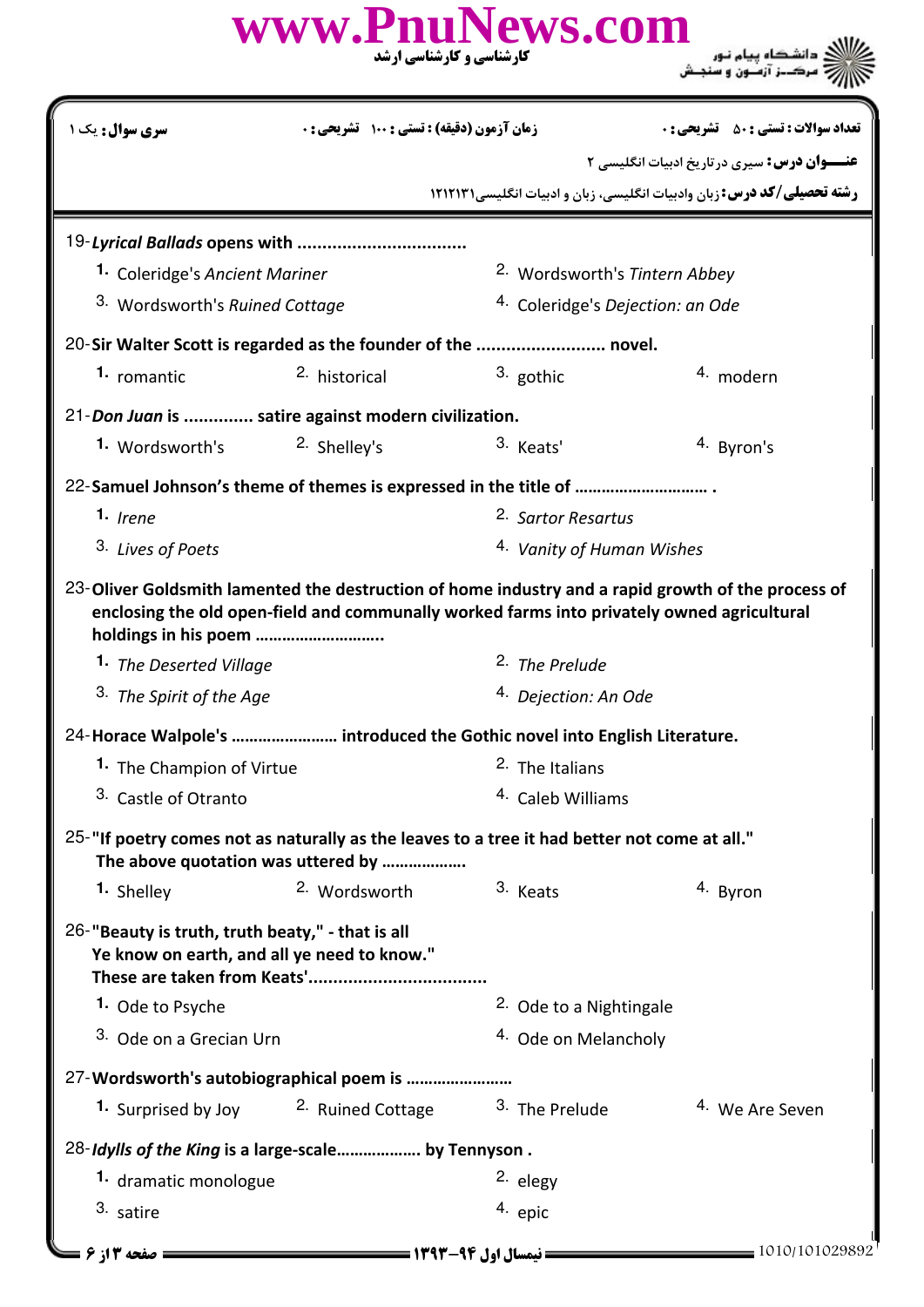|                                                                                                         |                                                             | www.PnuNews.com<br><b>کارشناسی و کارشناسی ارشد</b>                                               |                                                                                                  |  |
|---------------------------------------------------------------------------------------------------------|-------------------------------------------------------------|--------------------------------------------------------------------------------------------------|--------------------------------------------------------------------------------------------------|--|
| سری سوال: یک ۱                                                                                          | زمان آزمون (دقیقه) : تستی : ۱۰۰٪ تشریحی : ۰                 |                                                                                                  | <b>تعداد سوالات : تستي : 50 ٪ تشريحي : 0</b>                                                     |  |
|                                                                                                         |                                                             |                                                                                                  | <b>عنـــوان درس:</b> سیری درتاریخ ادبیات انگلیسی ۲                                               |  |
|                                                                                                         |                                                             |                                                                                                  | <b>رشته تحصیلی/کد درس:</b> زبان وادبیات انگلیسی، زبان و ادبیات انگلیسی/۱۲۱۲۱۳۱                   |  |
|                                                                                                         |                                                             |                                                                                                  |                                                                                                  |  |
| 1. troubles                                                                                             |                                                             |                                                                                                  |                                                                                                  |  |
|                                                                                                         | <sup>2.</sup> economic prosperity and religious controversy |                                                                                                  |                                                                                                  |  |
| 3. amassing of the discontented people                                                                  |                                                             |                                                                                                  |                                                                                                  |  |
| <sup>4.</sup> the decline of the Victorian values                                                       |                                                             |                                                                                                  |                                                                                                  |  |
|                                                                                                         |                                                             | 30-The Rubaiyat of Omar Khayyam was translated into English by                                   |                                                                                                  |  |
| 1. Benjamin Disraeli                                                                                    |                                                             | <sup>2.</sup> Edward Fitzgerald                                                                  |                                                                                                  |  |
| 3. Samuel Butler                                                                                        |                                                             | <sup>4.</sup> Frank Harris                                                                       |                                                                                                  |  |
| 31-Oscar Wilde's The Importance of Being Earnest is a                                                   |                                                             |                                                                                                  |                                                                                                  |  |
| 1. comedy                                                                                               | $2.$ tragedy                                                | 3. tragi-comedy                                                                                  | 4. farce                                                                                         |  |
|                                                                                                         |                                                             | feminine counterpart and flawless happiness beyond earthly possibilities.                        | 32-In 1817, Keats went on to compose , a profuse allegory of a mortal's quest for an ideal       |  |
| 1. Hyperion                                                                                             |                                                             | <sup>2.</sup> The Eve of St. Agnes                                                               |                                                                                                  |  |
| 3. Endymion                                                                                             |                                                             |                                                                                                  | <sup>4.</sup> On First Looking into Chapman's Homer                                              |  |
| vegetation.                                                                                             |                                                             | time to 1928, in which the Victorians are presented in terms of dampness, rain and proliferating | 33-Virginia Woolf's  is a delightful fictionalized survey of English literature from Elizabethan |  |
| 1. Eminent Victorians                                                                                   |                                                             | <sup>2.</sup> Orlando                                                                            |                                                                                                  |  |
| 3. Waves                                                                                                |                                                             | 4. To the Lighthouse                                                                             |                                                                                                  |  |
| 34-The Victorian novelists                                                                              |                                                             |                                                                                                  |                                                                                                  |  |
|                                                                                                         |                                                             | 1. were less occupied with people's relation to God than with their relation to other people     |                                                                                                  |  |
| <sup>2.</sup> were more occupied with people's relation to God than with their relation to other people |                                                             |                                                                                                  |                                                                                                  |  |
| <sup>3.</sup> were only and in all aspects occupied with people's relation to God                       |                                                             |                                                                                                  |                                                                                                  |  |
|                                                                                                         |                                                             | 4. were neither occupied with people's relation to God nor with their relation to other people   |                                                                                                  |  |
|                                                                                                         |                                                             | 35-Which one of the following novels is regarded as the fisnest novel by George Eliot?           |                                                                                                  |  |
| 1. Middlemarch                                                                                          |                                                             | <sup>2</sup> . The Mill on the Floss                                                             |                                                                                                  |  |
| 3. Adam Bede                                                                                            |                                                             | 4. The ordeal of Richard Feverel                                                                 |                                                                                                  |  |
|                                                                                                         |                                                             | 36-Who is undoubtedly the greatest twentieth-century poet of the English language?               |                                                                                                  |  |
| 1. Ezra Pound                                                                                           | $2.$ T.S. Eliot                                             | 3. W.B. Yeats                                                                                    | 4. Wilfred Owen                                                                                  |  |
|                                                                                                         |                                                             |                                                                                                  |                                                                                                  |  |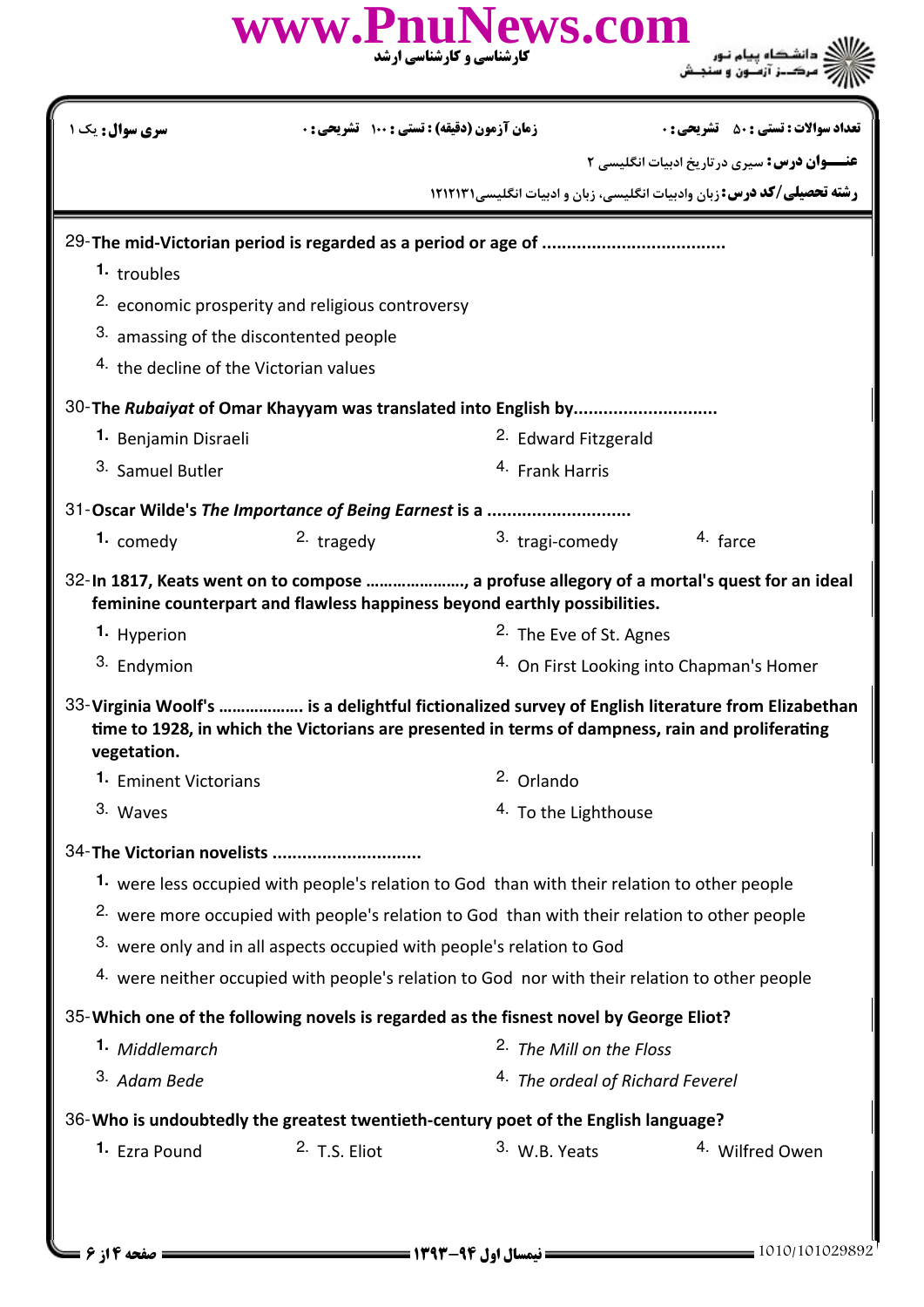|                                                         |                                            | www.PnuNews.com<br>کارشناسی و کارشناسی ارشد                                                |                                                    |  |
|---------------------------------------------------------|--------------------------------------------|--------------------------------------------------------------------------------------------|----------------------------------------------------|--|
| <b>سری سوال :</b> یک ۱                                  | زمان آزمون (دقیقه) : تستی : ۱۰۰٪ تشریحی: ۰ |                                                                                            | <b>تعداد سوالات : تستي : 50 ٪ تشريحي : 0</b>       |  |
|                                                         |                                            | <b>رشته تحصیلی/کد درس:</b> زبان وادبیات انگلیسی، زبان و ادبیات انگلیسی ۱۲۱۲۱۳۱             | <b>عنـــوان درس:</b> سیری درتاریخ ادبیات انگلیسی ۲ |  |
| 37-Which one is not a closet tragedy by Lord Byron?     |                                            |                                                                                            |                                                    |  |
| <sup>1</sup> Childe Harold                              | $2.$ Cain                                  | <sup>3.</sup> Sardanapalus                                                                 | 4. Marino Faliero                                  |  |
| 38-The author of Sartor Resartus is                     |                                            |                                                                                            |                                                    |  |
| 1. Alfred Tennyson                                      |                                            | <sup>2.</sup> Thomas Carlyle                                                               |                                                    |  |
| 3. Thomas Mann                                          |                                            | 4. Thomas de Quincey                                                                       |                                                    |  |
|                                                         |                                            | 39-One of the greatest poets of the victorian period known as "the poet of the people" was |                                                    |  |
| 1. Tennyson                                             | <sup>2.</sup> Carlyle                      | 3. Eliot                                                                                   | <sup>4.</sup> Browning                             |  |
| 40- Robert Browning's dramatic monologue poem is        |                                            |                                                                                            |                                                    |  |
| 1. Men and Women                                        |                                            | <sup>2.</sup> Holy-Cross                                                                   |                                                    |  |
| 3. Meeting at Night                                     |                                            | <sup>4.</sup> My Last Duchess                                                              |                                                    |  |
|                                                         |                                            | 41-Modern drama begins in a sense with the witty drawing-room comedies of                  |                                                    |  |
| 1. Oscar Wilde                                          |                                            | 2. T.S. Eliot                                                                              |                                                    |  |
| 3. George Bernard Shaw                                  |                                            | <sup>4.</sup> John Galsworthy                                                              |                                                    |  |
|                                                         |                                            | 42-All of the following novelists can be regarded as Victorian novelists except for        |                                                    |  |
| 1. George Eliot                                         | 2. Emily Bronte                            | <sup>3.</sup> Charles Dickens                                                              | 4. E. M. Forster                                   |  |
| recollected in tranquility."                            |                                            | 43-    is the poet of the remembrance of things past, or as he himself put it, of "emotion |                                                    |  |
| 1. Wordsworth                                           | 2. Shelley                                 | 3. Keats                                                                                   | 4. Byron                                           |  |
| 44-The imagist movement of the 20th century insisted on |                                            |                                                                                            |                                                    |  |
| 1. hard, clear, precise images                          |                                            |                                                                                            | 2. romantic fuzziness and emotionalism             |  |
| 3. sentimentalism in poetry                             |                                            | 4. imitation of the ancients                                                               |                                                    |  |
|                                                         |                                            | 45-Portrait of the Artist as a Young Man is a great novel by                               |                                                    |  |
| 1. Thomas Mann                                          | 2. James Joyce                             | 3. Virginia Woolf                                                                          | <sup>4.</sup> Thomas Hardy                         |  |
| creativity.                                             |                                            | 46-Coleridge's  is his despairing farewell to his health, happiness, and poetic            |                                                    |  |
| <sup>1.</sup> Biographia Literaria                      |                                            | 2. Remorse                                                                                 |                                                    |  |
| 3. Dejection: An Ode                                    |                                            | 4. Zapolya                                                                                 |                                                    |  |
|                                                         |                                            |                                                                                            |                                                    |  |